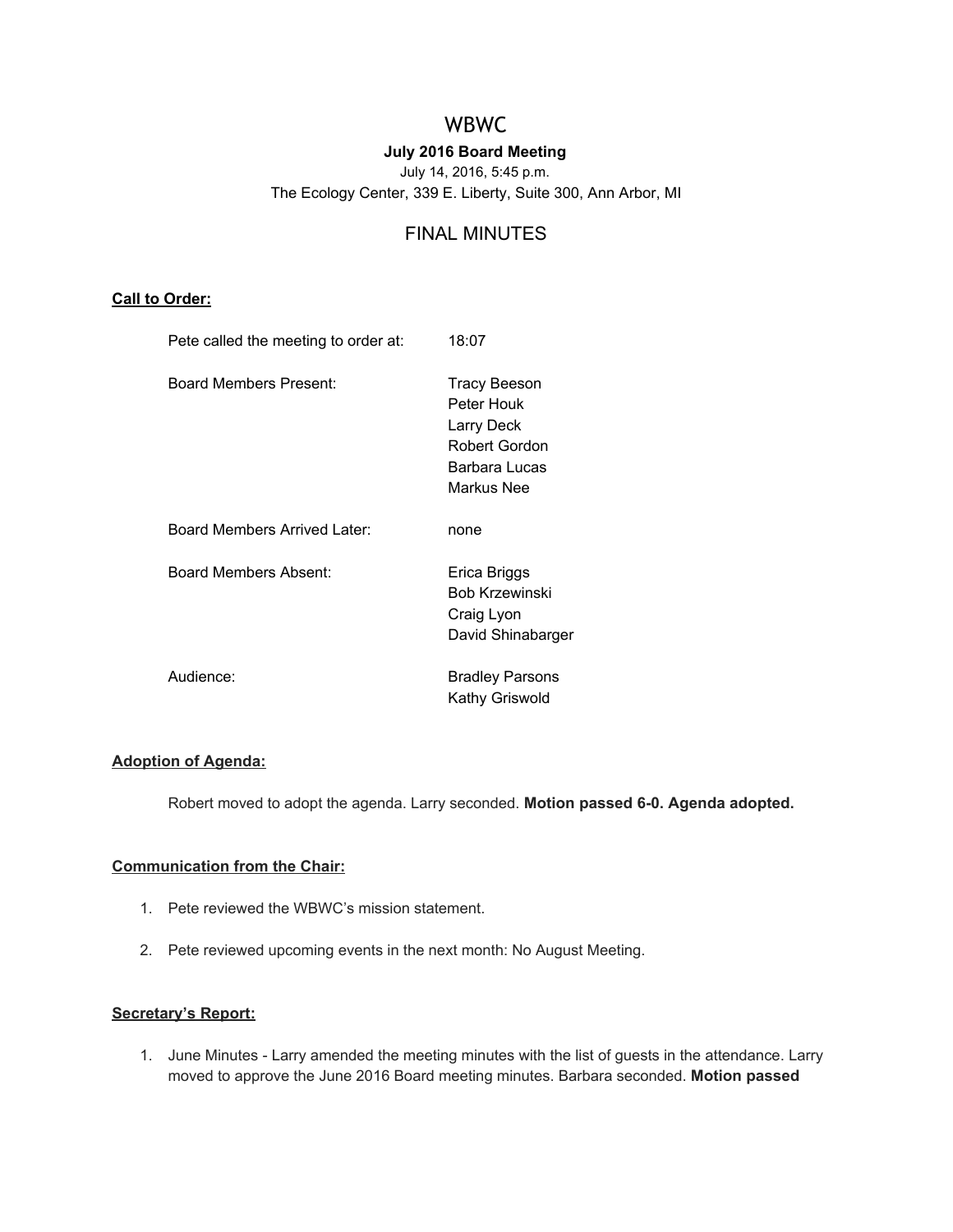#### **501, June 2016 Minutes adopted.**

2. Reminder of upcoming deadlines: August 1, WBWC Non-Profit Renewal/Annual Report. Robert has this. Will follow up with Bob.

#### **Nominating Committee:**

1. Barbara recommended Jonathan Levine or Will Leaf as guest speakers. Larry reminded us of last month's recommendations, from LMB and Michigan Trails and Greenways Alliance.

#### **Education Committee:**

- 1. Update on Drivers' Education Program Barbara said that the Nathan Bower Act includes the requirement for teaching motorcyclist and bicyclist laws and awareness. Kathy said there is a new bill that will address pedestrian awareness. Barbara has a draft letter offering the WBWC's flyer for use as educational materials to Washtenaw County's drivers' ed programs.
- 2. Brad talked about getting educational materials to University of Michigan students. Orientation declined, but recommended contacting Housing to have flyers available in residence halls. Also having them available through Parking and Transportation Services.

#### **Government Relations Committee:**

- 1. Update on Crosswalk Guidelines Larry reported that discussion will take place at a meeting on August 3rd. Peter said that crosswalk design should follow guidelines that set consistency and quality, instead of the bare minimum engineering standards. Kathy said that Ann Arbor doesn't even meet the minimum requirements.
- 2. Robert read a message from LMB request for help to push action on 5 ft passing rule. Peter suggested Robert post a message to the WBWC Google Group to ask the general membership to send messages to State Representatives to sponsor and support this.

#### **Community Events:**

- 1. Green Fair Peter reported that there were 25-27 bicycles that were parked. Did not have much opportunity to interact with people. Cyclists were not impressed by the spoke reflectors. Need to enter attendance sheet to spreadsheet to send to Emma?
- 2. Huron River Day Markus reported that there were 64 bicycles that were parked. Give 365 volunteers were great. Customers were more interested in getting in line to rent a canoe than stay and talk with us about advocacy and concerns. Need to transfer attendance sheet to spreadsheet and send to Emma.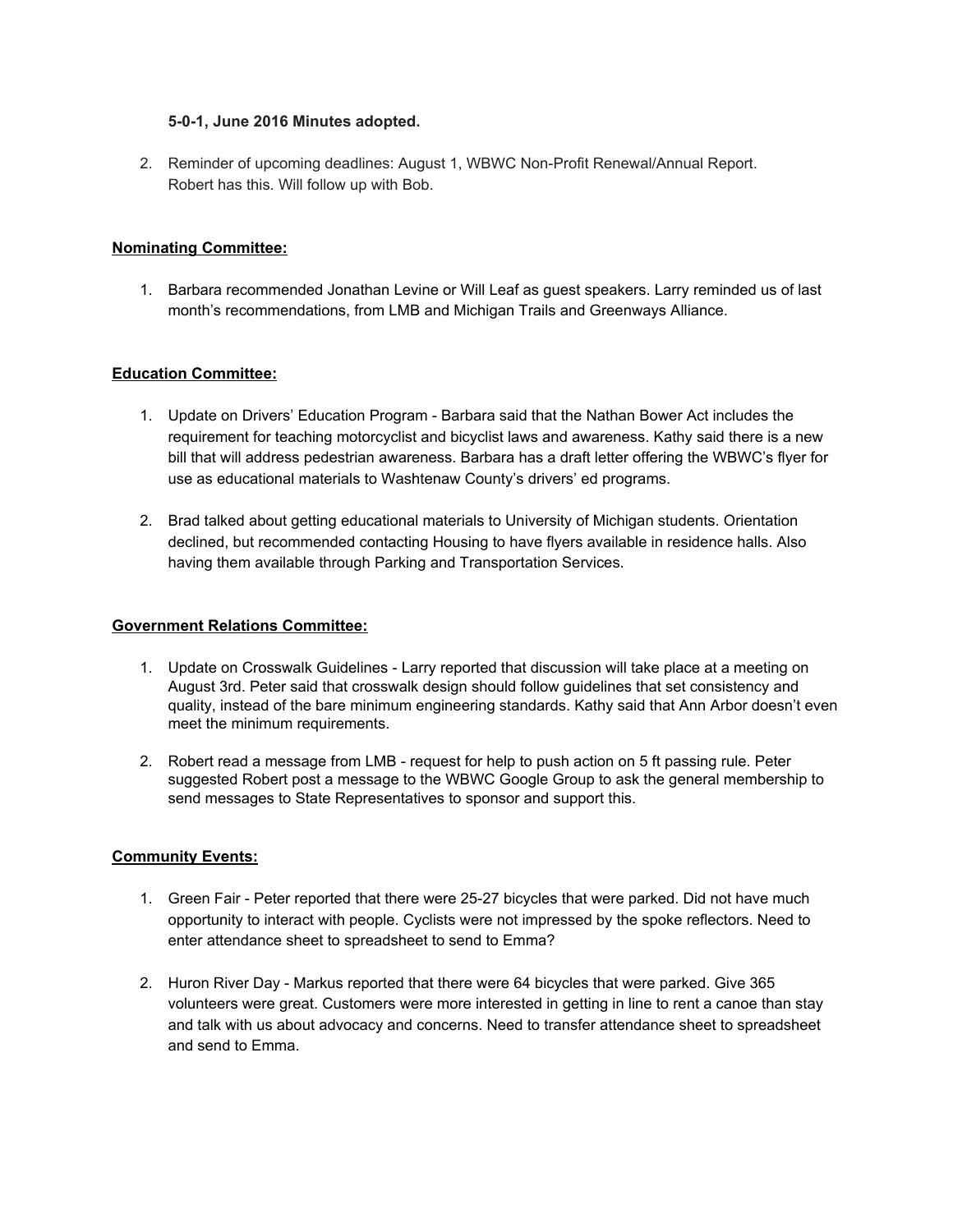- 3. AASF Bike Nights Robert reported that they parked 30-40 bicycles each night. The bike racks provided by AASF had enough capacity for all the bikes, so the WBWC racks weren't needed.
- 4. Peter stated that he would like to see the City take over the bike parking at the Green Fair to show their commitment to cycling as transportation.

#### **Communications Committee:**

- 1. Newsletter deadline and content Deadline has been moved to July 15 (tomorrow). Articles need to get to David and Bob.
- 2. AA News/MLive coverage of bike crashes Peter suggested adding links to the articles on the WBWC website.
- 3. Statement on Kalamazoo tragedy Erica and Peter wrote a statement. The Board reviewed and and approved it. Larry moved for Board endorsement, Markus seconded. **Motion passed unanimously. Statement is signed by WBWC Board.**

Barbara had a few additional points that can be used in follow up articles or letters.

#### **Treasurer's Report:**

- 1. Robert reported that there were no changes since the June financial report.
- 2. Insurance renewal Robert reported that the new insurance agency has been unresponsive and has poor customer service. Follow-up needed.

#### **Projects Committee:**

- 1. Proposal for funding a project on Fuller for to fill a B2B/C2C gap Larry met with David and Craig Lyon to strategize the funding approach. Suggestions include a raffle, donations from car companies or restaurants. Peter asked where to direct people interested in contributing. Larry replied to show the proposal, commitment letter, and donation scales, and then direct them to Larry. Tracy suggested having the process and workflow on the website, so we can send people the link, and they can do everything in one place. Larry will follow up with Bob and David to work on this.
- 2. Alternative Transportation Meeting
	- a. Nixon and Dhu Varren intersection roundabout. Cynthia, the engineer, wants to talk to WBWC about it. Larry mentioned the crosswalk design guidelines.
	- b. Report from the bike share, usership is up 40% this year.
	- c. Bicycling Magazine wants to write an article about Ann Arbor. Larry directed them to Eli Cooper.
	- d. City plans to move a bike ramp on Edgewood at the entrance to a park because it's not ADA compliant. Discussion on whether the curb cut constitutes a crosswalk.